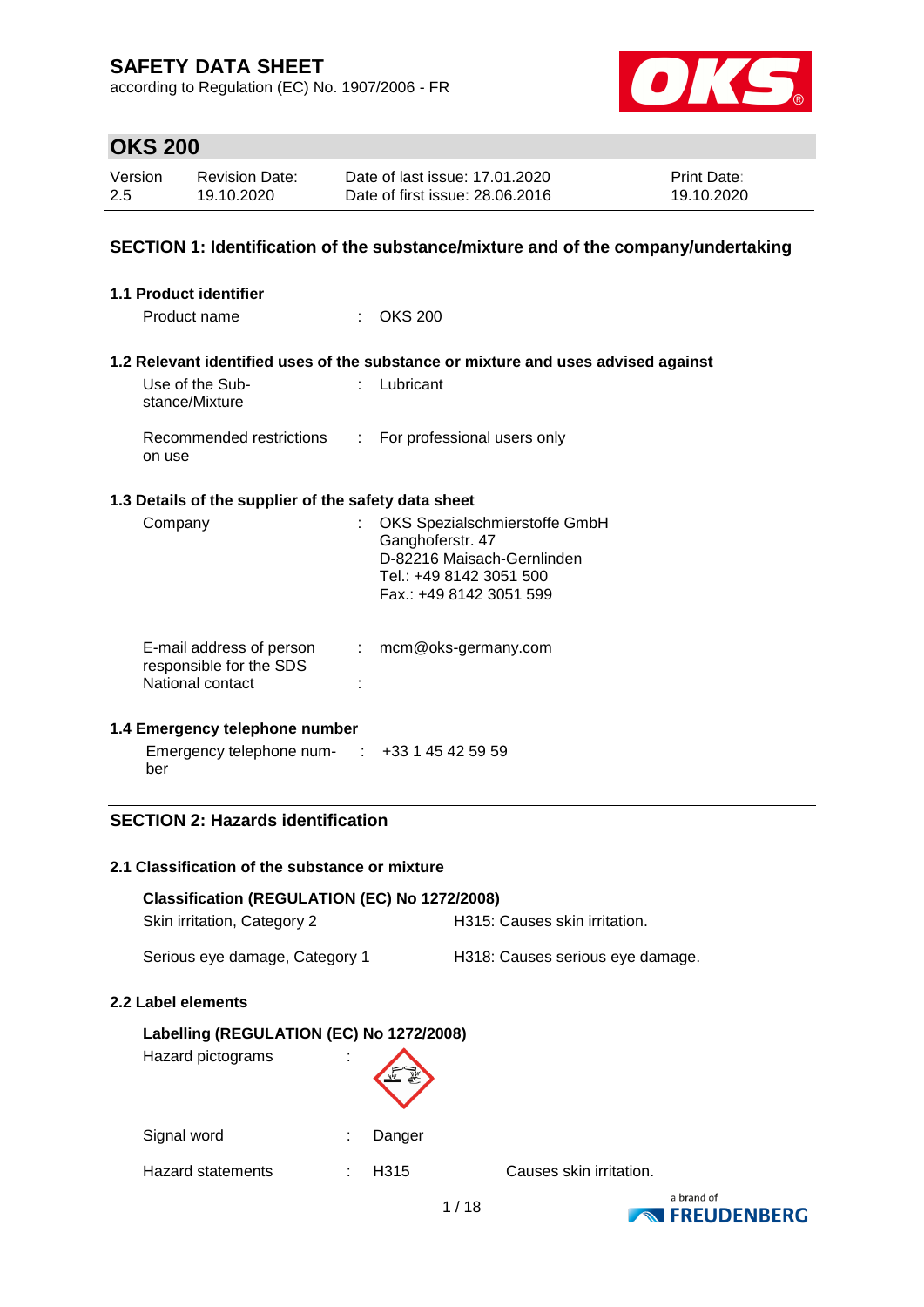according to Regulation (EC) No. 1907/2006 - FR



# **OKS 200**

| Version<br>2.5 | <b>Revision Date:</b><br>19.10.2020 | Date of last issue: 17.01.2020<br>Date of first issue: 28,06,2016 | Print Date:<br>19.10.2020                                                                                                                                                                                       |  |
|----------------|-------------------------------------|-------------------------------------------------------------------|-----------------------------------------------------------------------------------------------------------------------------------------------------------------------------------------------------------------|--|
|                |                                     | H318                                                              | Causes serious eye damage.                                                                                                                                                                                      |  |
|                | Precautionary statements            | <b>Prevention:</b>                                                |                                                                                                                                                                                                                 |  |
|                |                                     | P <sub>264</sub><br>P280                                          | Wash skin thoroughly after handling.<br>Wear protective gloves/ eye protection/ face<br>protection.                                                                                                             |  |
|                |                                     | <b>Response:</b>                                                  |                                                                                                                                                                                                                 |  |
|                |                                     | P302 + P352                                                       | IF ON SKIN: Wash with plenty of soap and<br>water.                                                                                                                                                              |  |
|                |                                     |                                                                   | P305 + P351 + P338 + P310 IF IN EYES: Rinse cautiously<br>with water for several minutes. Remove<br>contact lenses, if present and easy to do.<br>Continue rinsing. Immediately call a<br>POISON CENTER/doctor. |  |
|                |                                     | $P332 + P313$                                                     | If skin irritation occurs: Get medical advice/<br>attention.                                                                                                                                                    |  |
|                |                                     | $P362 + P364$                                                     | Take off contaminated clothing and wash it<br>before reuse.                                                                                                                                                     |  |

Hazardous components which must be listed on the label: calcium dihydroxide

#### **2.3 Other hazards**

This substance/mixture contains no components considered to be either persistent, bioaccumulative and toxic (PBT), or very persistent and very bioaccumulative (vPvB) at levels of 0.1% or higher.

### **SECTION 3: Composition/information on ingredients**

#### **3.2 Mixtures**

| Chemical nature | Molybdenum disulfide      |
|-----------------|---------------------------|
|                 | graphite                  |
|                 | Synthetic hydrocarbon oil |

#### **Components**

| <b>Chemical name</b>                         | CAS-No.<br>EC-No.   | Classification                           | Concentration<br>limits<br>M-Factor | Concentration<br>(% w/w) |  |
|----------------------------------------------|---------------------|------------------------------------------|-------------------------------------|--------------------------|--|
|                                              | Index-No.           |                                          | <b>Notes</b>                        |                          |  |
|                                              | Registration number |                                          |                                     |                          |  |
| calcium dihydroxide                          | 1305-62-0           | Skin Irrit.2; H315                       |                                     | $>= 10 - 20$             |  |
|                                              | 215-137-3           | Eye Dam.1; H318<br><b>STOT SE3; H335</b> |                                     |                          |  |
|                                              | 01-2119475151-45-   |                                          |                                     |                          |  |
|                                              | <b>XXXX</b>         |                                          |                                     |                          |  |
| Substances with a workplace exposure limit : |                     |                                          |                                     |                          |  |

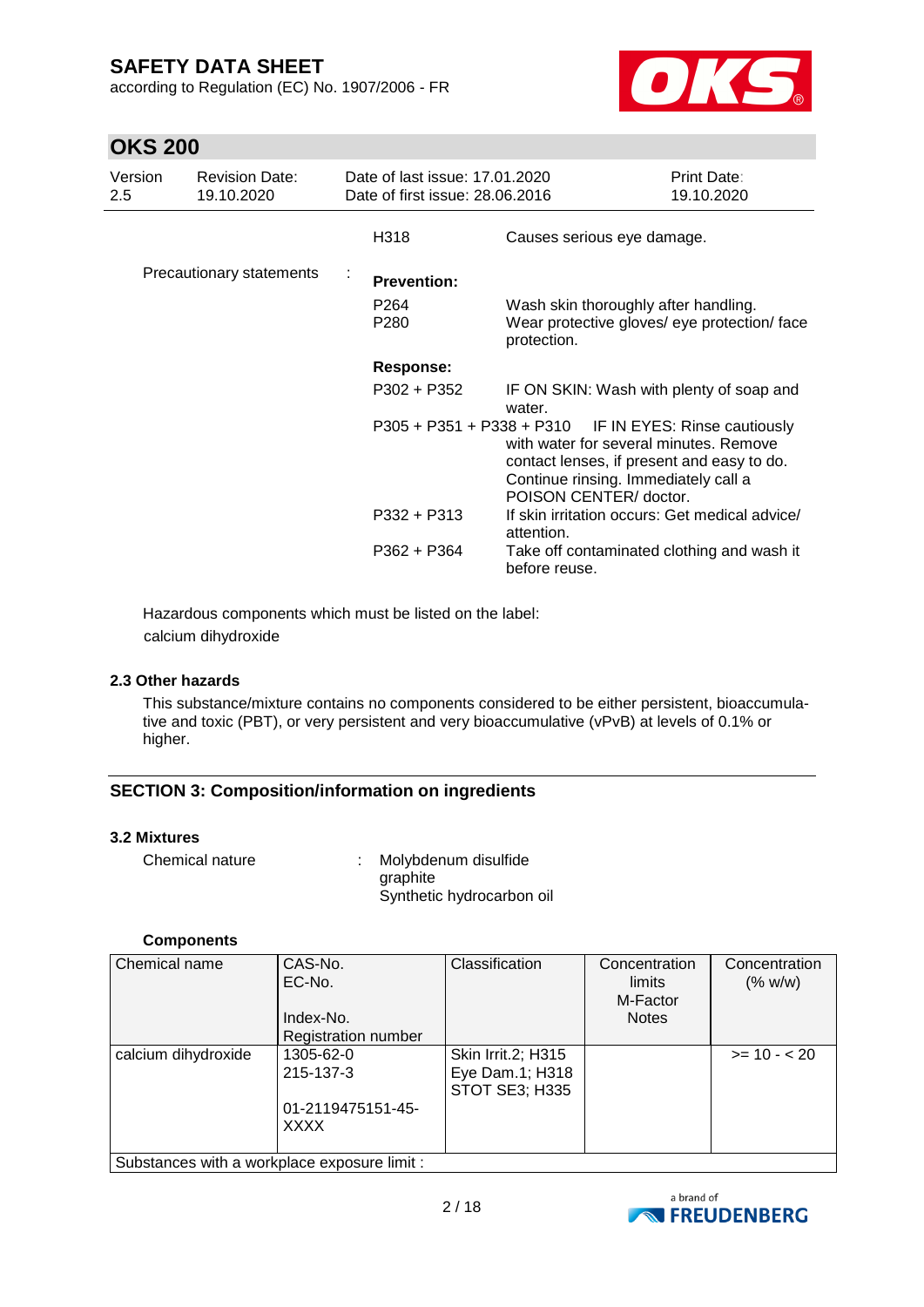according to Regulation (EC) No. 1907/2006 - FR



# **OKS 200**

| Version<br>2.5                                  | <b>Revision Date:</b><br>19.10.2020 |  | Date of last issue: 17.01.2020<br>Date of first issue: 28,06,2016 | Print Date:<br>19.10.2020 |               |
|-------------------------------------------------|-------------------------------------|--|-------------------------------------------------------------------|---------------------------|---------------|
| Graphite                                        | 7782-42-5<br>231-955-3              |  | Not classified                                                    |                           | $>= 1 - < 10$ |
| For evplanation of abbreviations see section 16 |                                     |  |                                                                   |                           |               |

For explanation of abbreviations see section 16.

## **SECTION 4: First aid measures**

#### **4.1 Description of first aid measures**

| If inhaled              | Remove person to fresh air. If signs/symptoms continue, get<br>medical attention.<br>Keep patient warm and at rest.<br>If unconscious, place in recovery position and seek medical<br>advice.<br>Keep respiratory tract clear.<br>If breathing is irregular or stopped, administer artificial respira-<br>tion. |
|-------------------------|-----------------------------------------------------------------------------------------------------------------------------------------------------------------------------------------------------------------------------------------------------------------------------------------------------------------|
| In case of skin contact | Take off all contaminated clothing immediately.<br>Wash off immediately with soap and plenty of water.<br>Get medical attention immediately if irritation develops and<br>persists.<br>Wash clothing before reuse.<br>Thoroughly clean shoes before reuse.                                                      |
| In case of eye contact  | Rinse immediately with plenty of water, also under the eyelids,<br>for at least 10 minutes.<br>Get medical attention immediately.                                                                                                                                                                               |
| If swallowed            | Move the victim to fresh air.<br>If unconscious, place in recovery position and seek medical<br>advice.<br>Keep respiratory tract clear.<br>Do not induce vomiting without medical advice.<br>Never give anything by mouth to an unconscious person.                                                            |
|                         | 4.2 Most important symptoms and effects, both acute and delayed                                                                                                                                                                                                                                                 |
| Symptoms                | Skin contact may provoke the following symptoms:<br>Erythema                                                                                                                                                                                                                                                    |
| <b>Risks</b>            | Causes skin irritation.                                                                                                                                                                                                                                                                                         |
|                         | 4.3 Indication of any immediate medical attention and special treatment needed                                                                                                                                                                                                                                  |
| Treatment               | Treat symptomatically.                                                                                                                                                                                                                                                                                          |

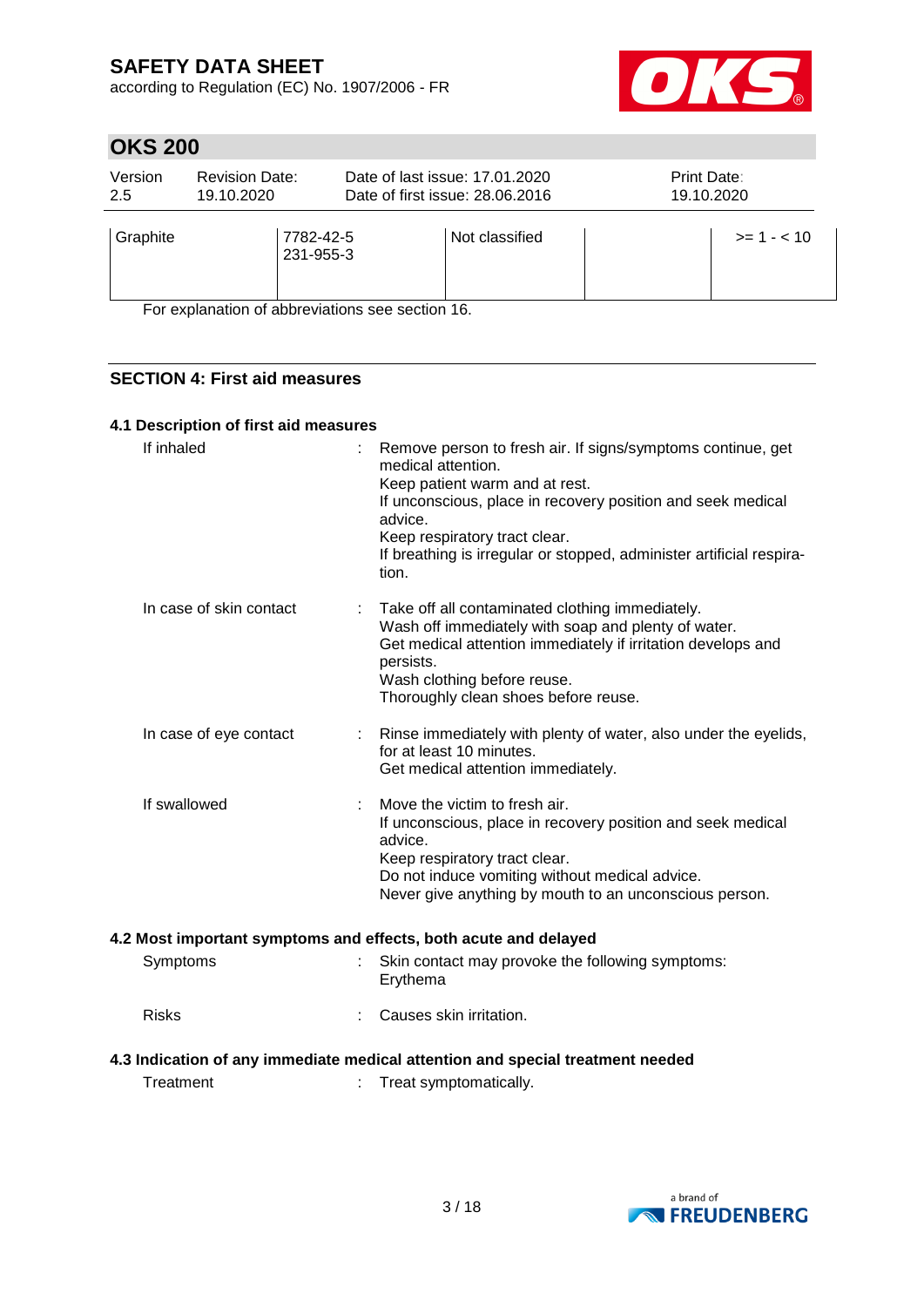according to Regulation (EC) No. 1907/2006 - FR



# **OKS 200**

| Version | Revision Date: | Date of last issue: 17.01.2020  | <b>Print Date:</b> |
|---------|----------------|---------------------------------|--------------------|
| 2.5     | 19.10.2020     | Date of first issue: 28,06,2016 | 19.10.2020         |

### **SECTION 5: Firefighting measures**

### **5.1 Extinguishing media**

| Suitable extinguishing media :                                           | Use water spray, alcohol-resistant foam, dry chemical or car-<br>bon dioxide.                                                                                           |
|--------------------------------------------------------------------------|-------------------------------------------------------------------------------------------------------------------------------------------------------------------------|
| Unsuitable extinguishing<br>media                                        | : High volume water jet                                                                                                                                                 |
| 5.2 Special hazards arising from the substance or mixture                |                                                                                                                                                                         |
| Specific hazards during fire- : Fire may cause evolution of:<br>fighting | Carbon oxides<br>Metal oxides<br>Nitrogen oxides (NOx)<br>Oxides of phosphorus<br>Sulphur oxides                                                                        |
| 5.3 Advice for firefighters                                              |                                                                                                                                                                         |
| Special protective equipment :<br>for firefighters                       | In the event of fire, wear self-contained breathing apparatus.<br>Use personal protective equipment. Exposure to decomposi-<br>tion products may be a hazard to health. |
| Further information                                                      | Standard procedure for chemical fires.                                                                                                                                  |

### **SECTION 6: Accidental release measures**

#### **6.1 Personal precautions, protective equipment and emergency procedures**

| Personal precautions                 | Evacuate personnel to safe areas.<br>Use the indicated respiratory protection if the occupational<br>exposure limit is exceeded and/or in case of product release<br>(dust).<br>Do not breathe vapours, aerosols.<br>Refer to protective measures listed in sections 7 and 8. |
|--------------------------------------|-------------------------------------------------------------------------------------------------------------------------------------------------------------------------------------------------------------------------------------------------------------------------------|
| <b>6.2 Environmental precautions</b> |                                                                                                                                                                                                                                                                               |
| Environmental precautions            | : Try to prevent the material from entering drains or water                                                                                                                                                                                                                   |

#### courses. Local authorities should be advised if significant spillages cannot be contained.

#### **6.3 Methods and material for containment and cleaning up**

| Methods for cleaning up | Clean up promptly by sweeping or vacuum.          |
|-------------------------|---------------------------------------------------|
|                         | Keep in suitable, closed containers for disposal. |

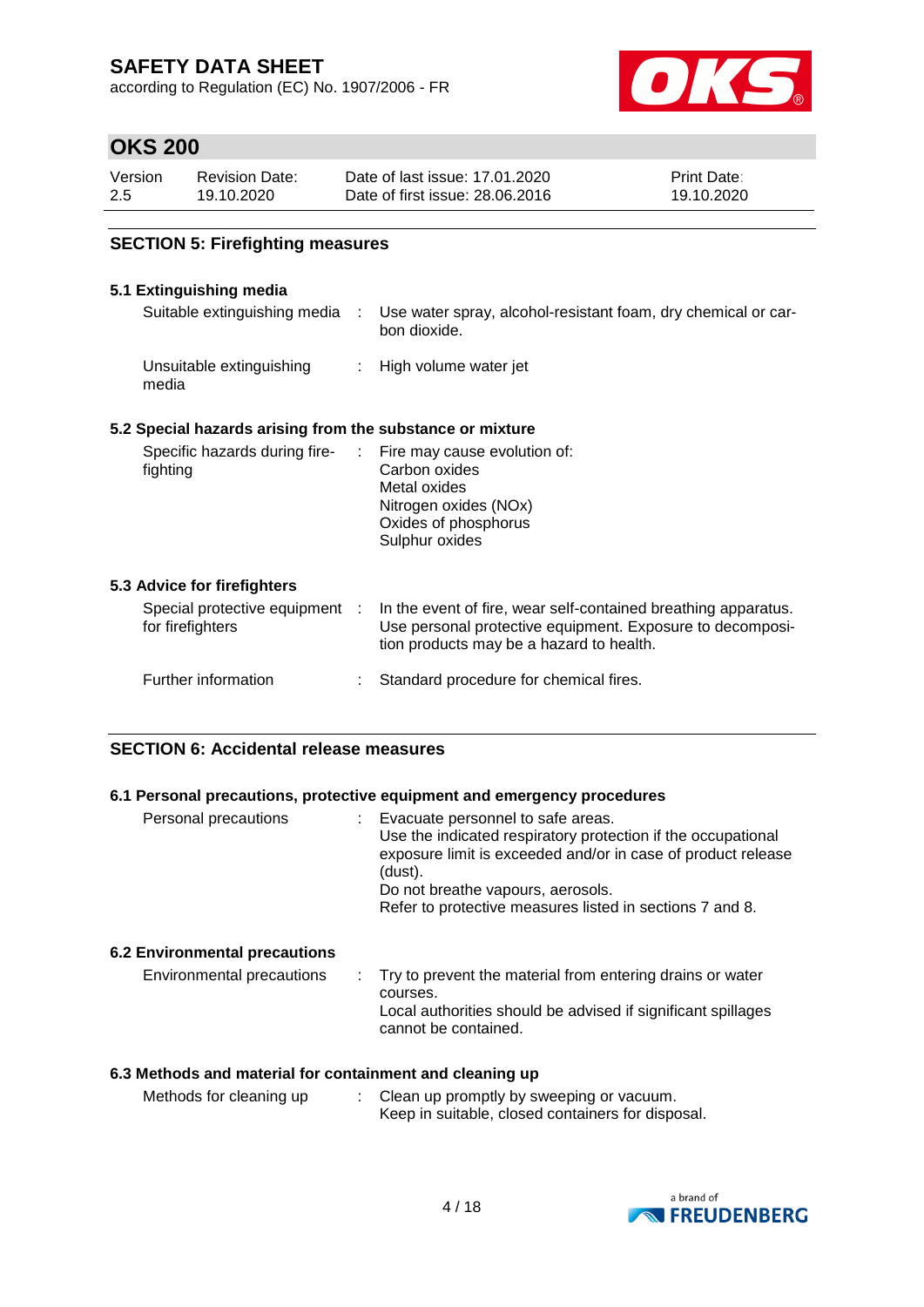according to Regulation (EC) No. 1907/2006 - FR



# **OKS 200**

| Version | <b>Revision Date:</b> | Date of last issue: 17.01.2020  | <b>Print Date:</b> |
|---------|-----------------------|---------------------------------|--------------------|
| -2.5    | 19.10.2020            | Date of first issue: 28,06,2016 | 19.10.2020         |

#### **6.4 Reference to other sections**

For personal protection see section 8.

### **SECTION 7: Handling and storage**

#### **7.1 Precautions for safe handling** Advice on safe handling : Avoid contact with skin and eyes. For personal protection see section 8. Smoking, eating and drinking should be prohibited in the application area. Wash hands and face before breaks and immediately after handling the product. Do not get in eyes or mouth or on skin. Do not get on skin or clothing. Do not ingest. Do not repack. These safety instructions also apply to empty packaging which may still contain product residues. Keep container closed when not in use. Hygiene measures : Wash face, hands and any exposed skin thoroughly after handling. **7.2 Conditions for safe storage, including any incompatibilities** Requirements for storage areas and containers : Store in original container. Keep container closed when not in use. Keep in a dry, cool and well-ventilated place. Containers which are opened must be carefully resealed and kept upright to prevent leakage. Store in accordance with the particular

|                         | national regulations. Keep in properly labelled containers. |
|-------------------------|-------------------------------------------------------------|
| 7.3 Specific end use(s) |                                                             |
| Specific use(s)         | Specific instructions for handling, not required.           |

### **SECTION 8: Exposure controls/personal protection**

#### **8.1 Control parameters**

#### **Occupational Exposure Limits**

| Components          | CAS-No.                    | Value type (Form       | Control parameters | <b>Basis</b>       |
|---------------------|----------------------------|------------------------|--------------------|--------------------|
|                     |                            | of exposure)           |                    |                    |
| calcium dihydrox-   | 1305-62-0                  | <b>VME</b>             | $5 \text{ mg/m}$ 3 | FR VLE             |
| ide                 |                            |                        |                    | $(2007 - 12 - 01)$ |
| Further information | Indicative exposure limits |                        |                    |                    |
|                     |                            | <b>TWA (Respirable</b> | 1 $mg/m3$          | 2017/164/EU        |
|                     |                            | fraction)              |                    | $(2017 - 02 - 01)$ |
| Further information | Indicative                 |                        |                    |                    |

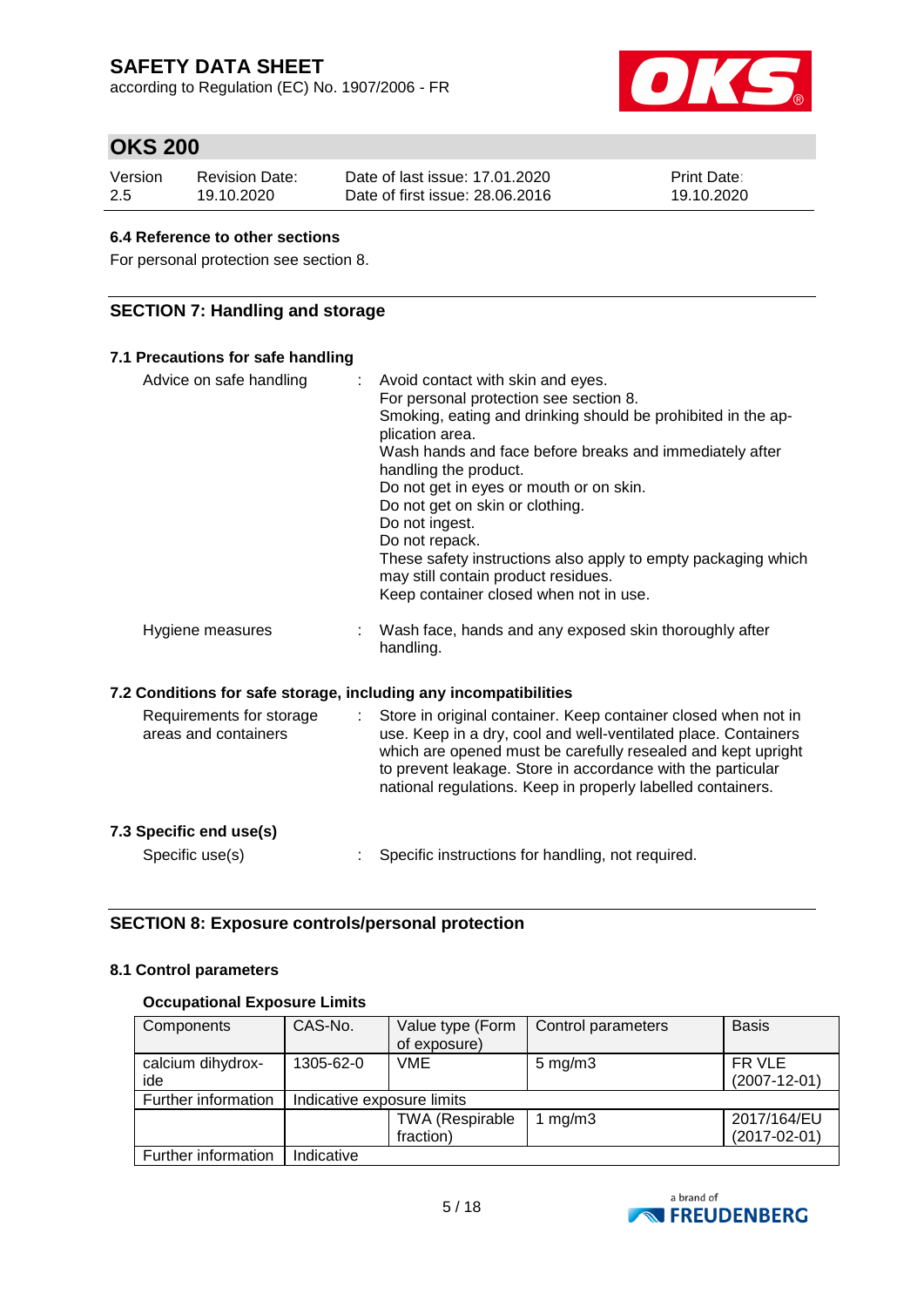according to Regulation (EC) No. 1907/2006 - FR



# **OKS 200**

| Version | <b>Revision Date:</b> | Date of last issue: 17.01.2020  | <b>Print Date:</b> |  |
|---------|-----------------------|---------------------------------|--------------------|--|
| 2.5     | 19.10.2020            | Date of first issue: 28.06.2016 | 19.10.2020         |  |
|         |                       |                                 |                    |  |

|                     |                            | STEL (Respira-<br>ble fraction)   | 4 mg/m $3$       | 2017/164/EU<br>$(2017-02-01)$ |
|---------------------|----------------------------|-----------------------------------|------------------|-------------------------------|
| Further information | Indicative                 |                                   |                  |                               |
| Graphite            | 7782-42-5                  | <b>VME</b> (Alveolar<br>fraction) | $2 \text{ mg/m}$ | FR VLE<br>$(2007 - 12 - 01)$  |
| Further information | Indicative exposure limits |                                   |                  |                               |

#### **Derived No Effect Level (DNEL) according to Regulation (EC) No. 1907/2006:**

| Substance name                                             | End Use | Exposure routes | Potential health ef-<br>fects | Value                 |
|------------------------------------------------------------|---------|-----------------|-------------------------------|-----------------------|
| Benzene, mono-C10-<br>13-alkyl derivs., distn.<br>residues | Workers | Inhalation      | Long-term systemic<br>effects | $3,2$ mg/m $3$        |
|                                                            | Workers | Skin contact    | Long-term systemic<br>effects | $4,3$ mg/kg<br>bw/day |
| calcium dihydroxide                                        | Workers | Inhalation      | Long-term local ef-<br>fects  | 1 $mg/m3$             |
|                                                            | Workers | Inhalation      | Acute local effects           | $4 \text{ mg/m}$ 3    |
| Graphite                                                   | Workers | Inhalation      | Long-term local ef-<br>fects  | $1,2$ mg/m $3$        |

#### **Predicted No Effect Concentration (PNEC) according to Regulation (EC) No. 1907/2006:**

| Substance name             | <b>Environmental Compartment</b>          | Value         |
|----------------------------|-------------------------------------------|---------------|
| Benzene, mono-C10-13-alkyl | Fresh water                               | $0,001$ mg/l  |
| derivs., distn. residues   |                                           |               |
|                            | Intermittent use/release                  | $0,001$ mg/l  |
|                            | Marine water                              | $0$ mg/l      |
|                            | Microbiological Activity in Sewage Treat- | $2$ mg/l      |
|                            | ment Systems                              |               |
|                            | Fresh water sediment                      | $1,65$ mg/kg  |
|                            | Marine sediment                           | $0,165$ mg/kg |
|                            | Soil                                      | $0,329$ mg/kg |
| calcium dihydroxide        | Fresh water                               | $0,49$ mg/l   |
|                            | Marine water                              | $0,32$ mg/l   |
|                            | Intermittent use/release                  | $0,49$ mg/l   |
|                            | Microbiological Activity in Sewage Treat- | $3$ mg/l      |
|                            | ment Systems                              |               |
|                            | Soil                                      | 1080 mg/kg    |

#### **8.2 Exposure controls**

#### **Engineering measures**

none

#### **Personal protective equipment**

| Eye protection  | Tightly fitting safety goggles |
|-----------------|--------------------------------|
| Hand protection |                                |

| Material           | Nitrile rubber |
|--------------------|----------------|
| Break through time | $:$ > 10 min   |
| Protective index   | : Class 1      |

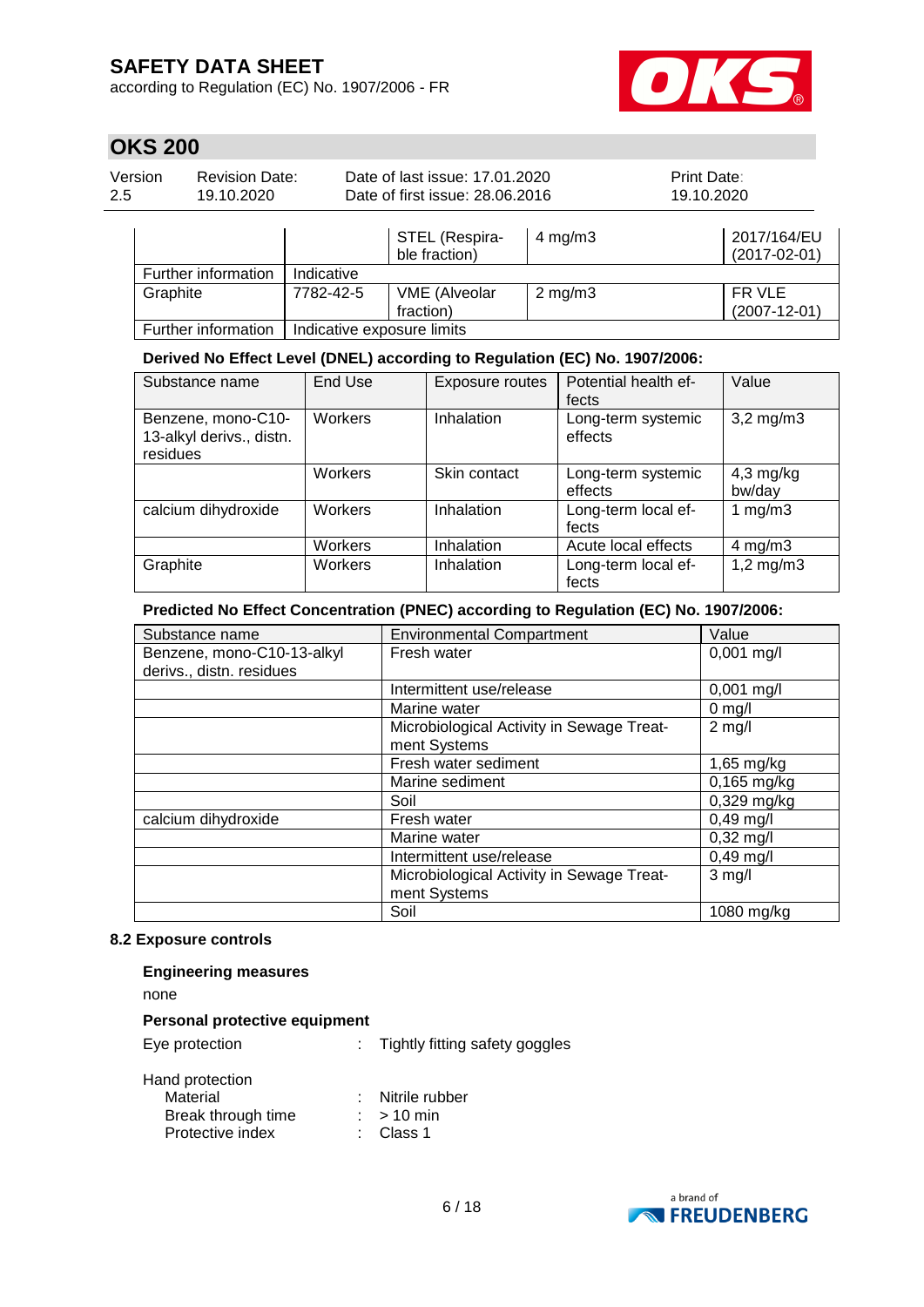according to Regulation (EC) No. 1907/2006 - FR



# **OKS 200**

| Version<br>2.5 | <b>Revision Date:</b><br>19.10.2020 | Date of last issue: 17.01.2020<br>Date of first issue: 28,06,2016                                                                                                                                                                                                                                                                           | Print Date:<br>19.10.2020 |
|----------------|-------------------------------------|---------------------------------------------------------------------------------------------------------------------------------------------------------------------------------------------------------------------------------------------------------------------------------------------------------------------------------------------|---------------------------|
| <b>Remarks</b> |                                     | Wear protective gloves. The break through time depends<br>amongst other things on the material, the thickness and the<br>type of glove and therefore has to be measured for each<br>case.<br>The selected protective gloves have to satisfy the specifica-<br>tions of Regulation (EU) 2016/425 and the standard EN 374<br>derived from it. |                           |
|                | Respiratory protection              | Not required; except in case of aerosol formation.                                                                                                                                                                                                                                                                                          |                           |
| Filter type    |                                     | Filter type P                                                                                                                                                                                                                                                                                                                               |                           |
|                | Protective measures                 | The type of protective equipment must be selected according<br>to the concentration and amount of the dangerous substance<br>at the specific workplace.<br>Choose body protection in relation to its type, to the concen-<br>tration and amount of dangerous substances, and to the spe-<br>cific work-place.                               |                           |

## **SECTION 9: Physical and chemical properties**

#### **9.1 Information on basic physical and chemical properties**

| Appearance                                            |    | paste                     |
|-------------------------------------------------------|----|---------------------------|
| Colour                                                | ÷  | black                     |
| Odour                                                 | ÷. | hydrocarbon-like          |
| <b>Odour Threshold</b>                                |    | No data available         |
|                                                       |    |                           |
| рH                                                    |    | Not applicable            |
| Melting point/range                                   | ÷. | No data available         |
| Boiling point/boiling range                           |    | No data available         |
| Flash point                                           |    | Not applicable            |
| <b>Evaporation rate</b>                               | t. | No data available         |
| Flammability (solid, gas)                             |    | <b>Combustible Solids</b> |
| Upper explosion limit / Upper :<br>flammability limit |    | No data available         |
| Lower explosion limit / Lower :<br>flammability limit |    | No data available         |

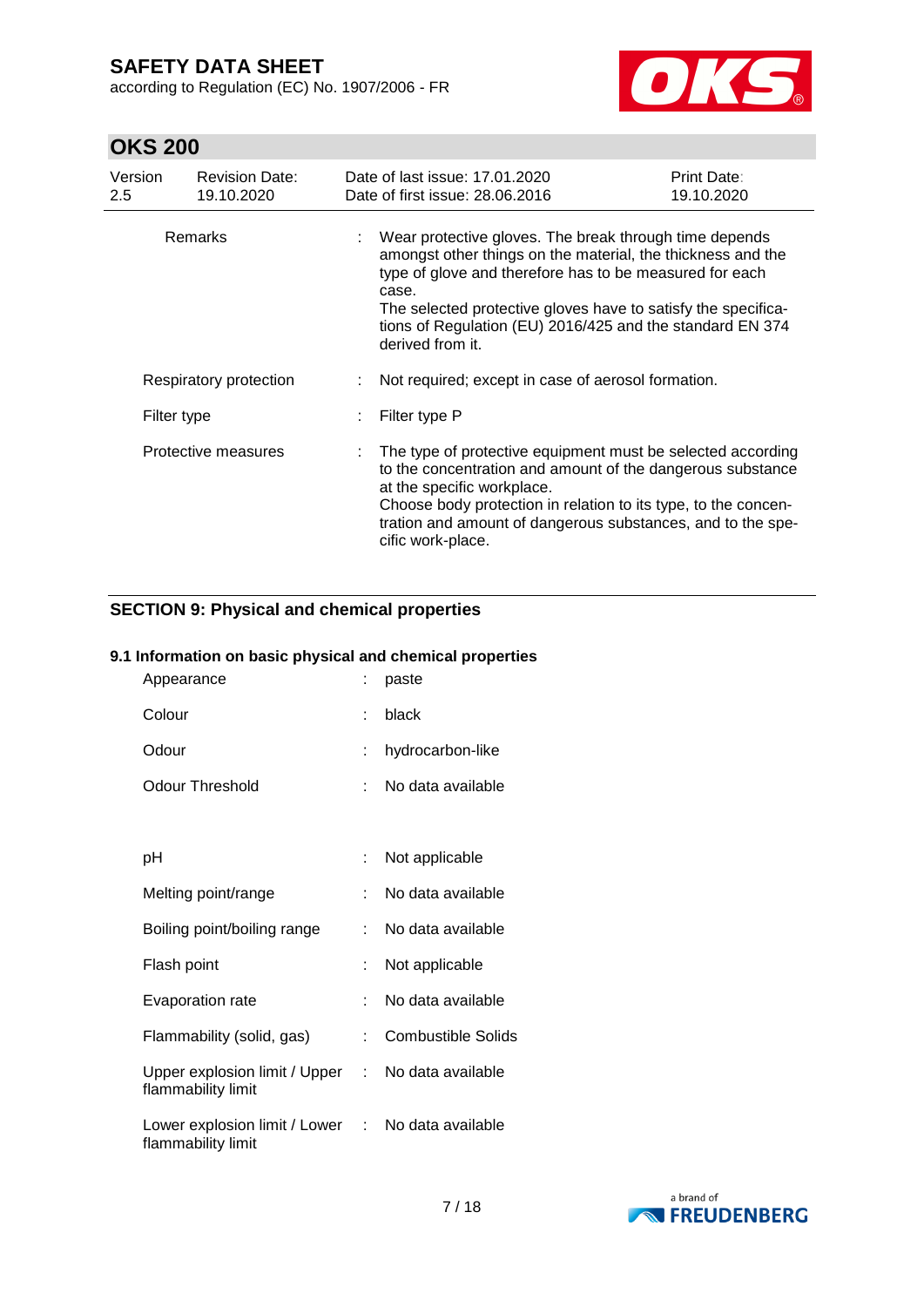according to Regulation (EC) No. 1907/2006 - FR



# **OKS 200**

| Version<br>2.5                             |                     | <b>Revision Date:</b><br>19.10.2020 |                     | Date of last issue: 17.01.2020<br>Date of first issue: 28.06.2016       | Print Date:<br>19.10.2020 |
|--------------------------------------------|---------------------|-------------------------------------|---------------------|-------------------------------------------------------------------------|---------------------------|
| Vapour pressure                            |                     | ÷.                                  | < 0,001 hPa (20 °C) |                                                                         |                           |
|                                            |                     | Relative vapour density             | t.                  | No data available                                                       |                           |
|                                            |                     | Relative density                    | ÷                   | 1,25 $(20 °C)$<br>Reference substance: Water<br>The value is calculated |                           |
|                                            | Density             |                                     | t.                  | 1,25 g/cm3<br>(20 °C)                                                   |                           |
|                                            | <b>Bulk density</b> |                                     |                     | No data available                                                       |                           |
|                                            | Solubility(ies)     | Water solubility                    |                     | insoluble                                                               |                           |
|                                            |                     | Solubility in other solvents        | ÷                   | No data available                                                       |                           |
|                                            | octanol/water       | Partition coefficient: n-           |                     | No data available                                                       |                           |
|                                            |                     | Auto-ignition temperature           | ÷.                  | No data available                                                       |                           |
|                                            |                     | Decomposition temperature           | ÷                   | No data available                                                       |                           |
|                                            | Viscosity           | Viscosity, dynamic                  |                     | No data available                                                       |                           |
|                                            |                     | Viscosity, kinematic                |                     | Not applicable                                                          |                           |
|                                            |                     | <b>Explosive properties</b>         | ÷                   | Not explosive                                                           |                           |
|                                            |                     | Oxidizing properties                |                     | No data available                                                       |                           |
| 9.2 Other information<br>Sublimation point |                     | ÷                                   | No data available   |                                                                         |                           |
|                                            |                     | Metal corrosion rate                |                     | Not corrosive to metals                                                 |                           |
|                                            | Self-ignition       |                                     |                     | not auto-flammable                                                      |                           |

### **SECTION 10: Stability and reactivity**

#### **10.1 Reactivity**

No hazards to be specially mentioned.

#### **10.2 Chemical stability**

Stable under normal conditions.

#### **10.3 Possibility of hazardous reactions**

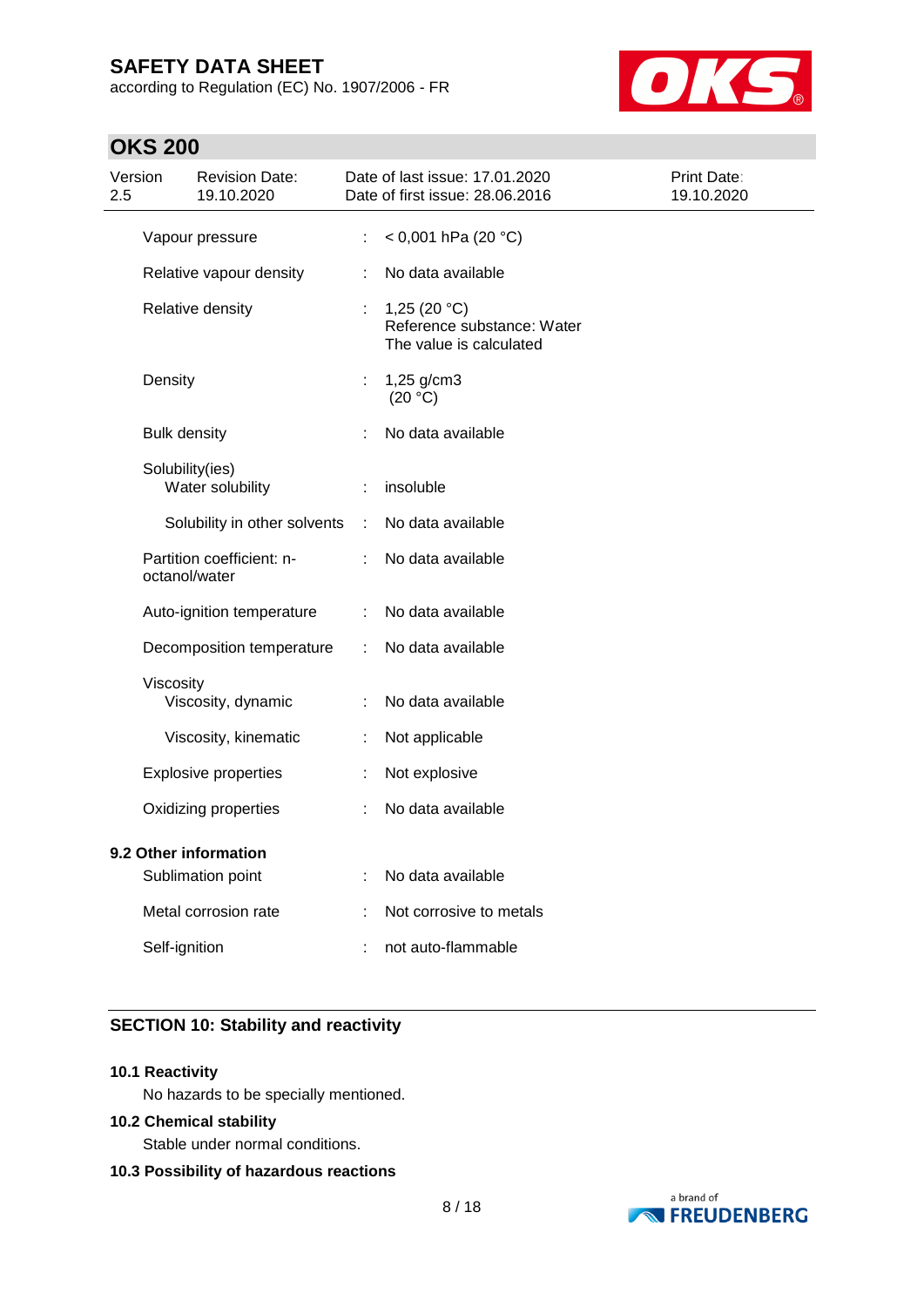according to Regulation (EC) No. 1907/2006 - FR



# **OKS 200**

| Version<br>2.5 | <b>Revision Date:</b><br>19.10.2020               |    | Date of last issue: 17.01.2020<br>Date of first issue: 28,06,2016 | Print Date:<br>19.10.2020 |
|----------------|---------------------------------------------------|----|-------------------------------------------------------------------|---------------------------|
|                | Hazardous reactions                               |    | No dangerous reaction known under conditions of normal use.       |                           |
|                | 10.4 Conditions to avoid<br>Conditions to avoid   |    | No conditions to be specially mentioned.                          |                           |
|                | 10.5 Incompatible materials<br>Materials to avoid | ÷. | No materials to be especially mentioned.                          |                           |
|                |                                                   |    |                                                                   |                           |

**10.6 Hazardous decomposition products**

No decomposition if stored and applied as directed.

## **SECTION 11: Toxicological information**

## **11.1 Information on toxicological effects**

| <b>Acute toxicity</b>            |                                                                                                                                                              |
|----------------------------------|--------------------------------------------------------------------------------------------------------------------------------------------------------------|
| <b>Product:</b>                  |                                                                                                                                                              |
| Acute oral toxicity              | : Remarks: This information is not available.                                                                                                                |
| Acute dermal toxicity            | Symptoms: Redness, Local irritation                                                                                                                          |
| Components:                      |                                                                                                                                                              |
| calcium dihydroxide:             |                                                                                                                                                              |
| Acute oral toxicity              | : LD50 (Rat, female): $> 2.000$ mg/kg<br>Method: OECD Test Guideline 425<br>GLP: yes<br>Assessment: The substance or mixture has no acute oral tox-<br>icity |
| Acute inhalation toxicity        | : LC50 (Rat, male and female): $> 6,04$ mg/l<br>Exposure time: 4 h<br>Test atmosphere: dust/mist<br>Method: OECD Test Guideline 436<br>GLP: yes              |
| Acute dermal toxicity            | : LD50 (Rabbit, male and female): $> 2.500$ mg/kg<br>Method: OECD Test Guideline 402<br>Assessment: The substance or mixture has no acute dermal<br>toxicity |
| Graphite:<br>Acute oral toxicity | : LD50 (Rat): $> 2.000$ mg/kg<br>Method: OECD Test Guideline 401<br>Assessment: The substance or mixture has no acute oral tox-<br>icity                     |

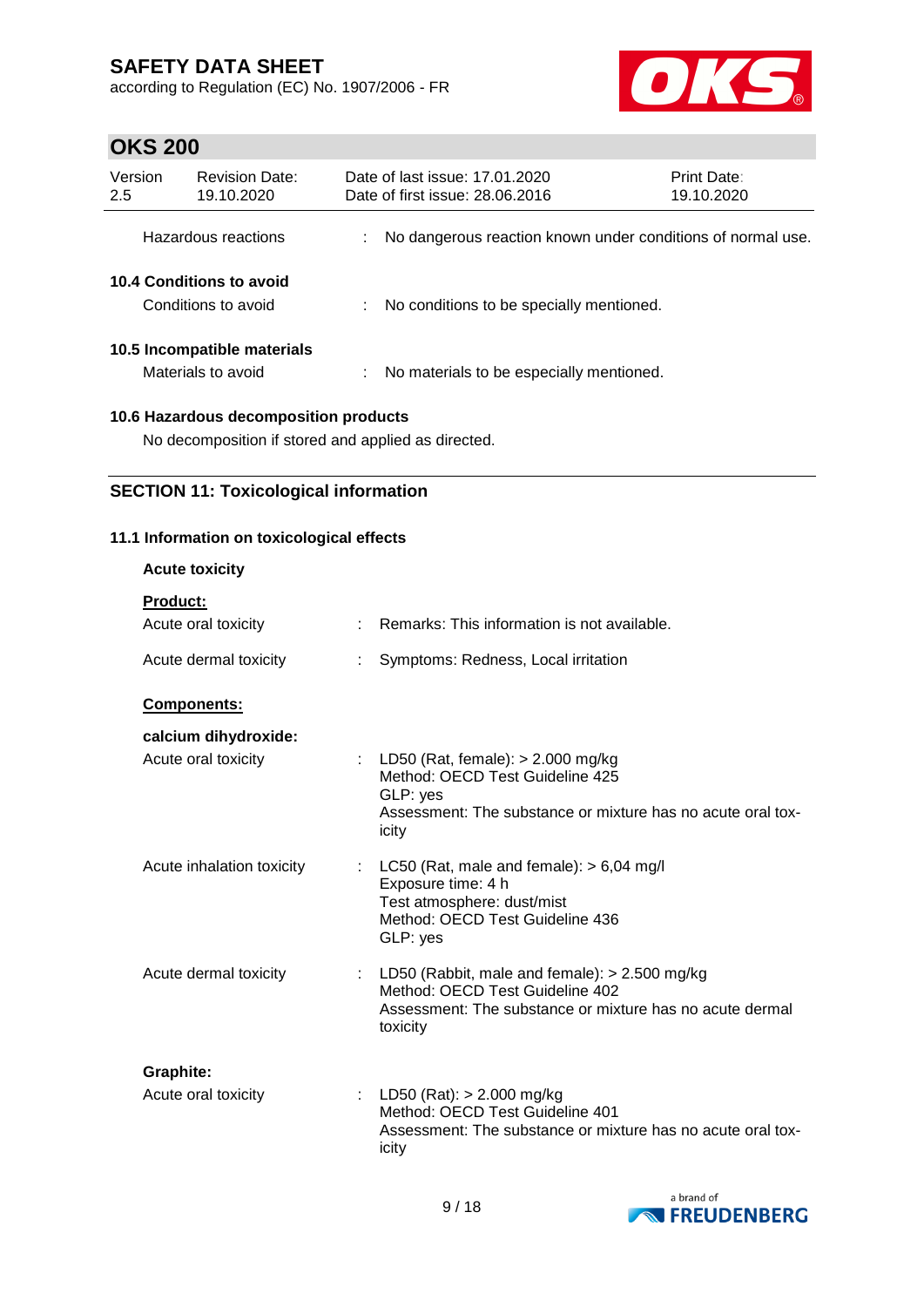according to Regulation (EC) No. 1907/2006 - FR



# **OKS 200**

| Version<br>2.5       | <b>Revision Date:</b><br>19.10.2020 | Date of last issue: 17.01.2020<br>Date of first issue: 28.06.2016 | Print Date:<br>19.10.2020 |
|----------------------|-------------------------------------|-------------------------------------------------------------------|---------------------------|
|                      | Acute inhalation toxicity           | LC50:<br>÷                                                        |                           |
|                      | <b>Skin corrosion/irritation</b>    |                                                                   |                           |
| Product:             |                                     |                                                                   |                           |
| Remarks              |                                     | Irritating to skin.                                               |                           |
|                      | Components:                         |                                                                   |                           |
|                      | calcium dihydroxide:                |                                                                   |                           |
| Species              |                                     | human skin                                                        |                           |
|                      | Assessment                          | Irritating to skin.                                               |                           |
| Method               |                                     | <b>OECD Test Guideline 431</b>                                    |                           |
| Result               |                                     | Irritating to skin.                                               |                           |
| <b>GLP</b>           |                                     | yes                                                               |                           |
| <b>Species</b>       |                                     | Rabbit                                                            |                           |
|                      | Assessment                          | Irritating to skin.                                               |                           |
| Method               |                                     | OECD Test Guideline 404                                           |                           |
| Result               |                                     | Irritating to skin.                                               |                           |
| <b>GLP</b>           |                                     | yes                                                               |                           |
| Product:             | Serious eye damage/eye irritation   |                                                                   |                           |
| Remarks              |                                     | ÷.<br>Risk of serious damage to eyes.                             |                           |
|                      |                                     |                                                                   |                           |
|                      | Components:                         |                                                                   |                           |
|                      | calcium dihydroxide:                |                                                                   |                           |
| Species              |                                     | Rabbit                                                            |                           |
|                      | Assessment                          | Risk of serious damage to eyes.                                   |                           |
| Method               |                                     | OECD Test Guideline 405                                           |                           |
| Result<br><b>GLP</b> |                                     | Risk of serious damage to eyes.                                   |                           |
|                      |                                     | yes                                                               |                           |
|                      | Respiratory or skin sensitisation   |                                                                   |                           |
| Product:             |                                     |                                                                   |                           |
| Remarks              |                                     | This information is not available.                                |                           |
|                      |                                     |                                                                   |                           |
|                      | Components:                         |                                                                   |                           |
|                      | calcium dihydroxide:                |                                                                   |                           |
| <b>Test Type</b>     |                                     | Local lymph node assay (LLNA)                                     |                           |
| Species              |                                     | Mouse                                                             |                           |
|                      | Assessment                          | Does not cause skin sensitisation.                                |                           |
| Method               |                                     | <b>OECD Test Guideline 429</b>                                    |                           |
| Result               |                                     | Does not cause skin sensitisation.                                |                           |
|                      |                                     |                                                                   |                           |

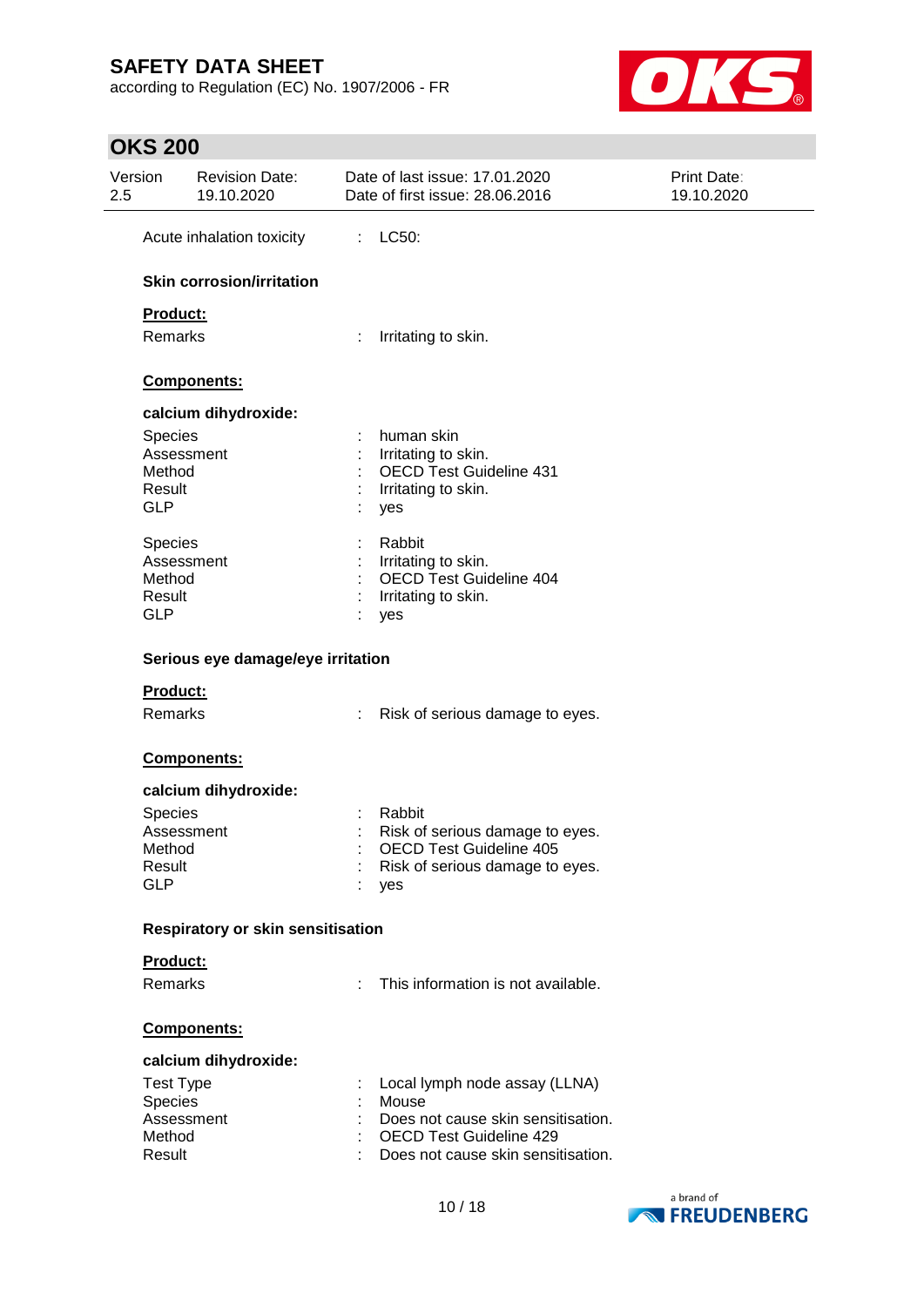according to Regulation (EC) No. 1907/2006 - FR



|                | <b>OKS 200</b>  |                                               |   |                                                                                                                          |                           |
|----------------|-----------------|-----------------------------------------------|---|--------------------------------------------------------------------------------------------------------------------------|---------------------------|
| Version<br>2.5 |                 | <b>Revision Date:</b><br>19.10.2020           |   | Date of last issue: 17.01.2020<br>Date of first issue: 28.06.2016                                                        | Print Date:<br>19.10.2020 |
|                | <b>GLP</b>      |                                               | t | yes                                                                                                                      |                           |
|                |                 | <b>Germ cell mutagenicity</b>                 |   |                                                                                                                          |                           |
|                | Product:        |                                               |   |                                                                                                                          |                           |
|                |                 | Genotoxicity in vitro                         |   | : Remarks: No data available                                                                                             |                           |
|                |                 | Genotoxicity in vivo                          |   | : Remarks: No data available                                                                                             |                           |
|                |                 | Components:                                   |   |                                                                                                                          |                           |
|                |                 | calcium dihydroxide:<br>Genotoxicity in vitro | ÷ | Test Type: Ames test<br>Method: OECD Test Guideline 471<br>Result: negative<br>GLP: yes                                  |                           |
|                |                 |                                               |   | Test Type: Chromosome aberration test in vitro<br>Method: OECD Test Guideline 473<br>Result: negative<br>GLP: yes        |                           |
|                |                 |                                               |   | Test Type: In vitro mammalian cell gene mutation test<br>Method: OECD Test Guideline 476<br>Result: negative<br>GLP: yes |                           |
|                |                 | Carcinogenicity                               |   |                                                                                                                          |                           |
|                | <b>Product:</b> |                                               |   |                                                                                                                          |                           |
|                | Remarks         |                                               |   | No data available                                                                                                        |                           |
|                |                 | Components:                                   |   |                                                                                                                          |                           |
|                |                 | calcium dihydroxide:                          |   |                                                                                                                          |                           |
|                | ment            |                                               |   | Carcinogenicity - Assess- : No evidence of carcinogenicity in animal studies.                                            |                           |
|                |                 | <b>Reproductive toxicity</b>                  |   |                                                                                                                          |                           |
|                | Product:        |                                               |   |                                                                                                                          |                           |
|                |                 | Effects on fertility                          |   | Remarks: No data available                                                                                               |                           |
|                | ment            | Effects on foetal develop-                    |   | : Remarks: No data available                                                                                             |                           |
|                |                 | Components:                                   |   |                                                                                                                          |                           |

**calcium dihydroxide:**

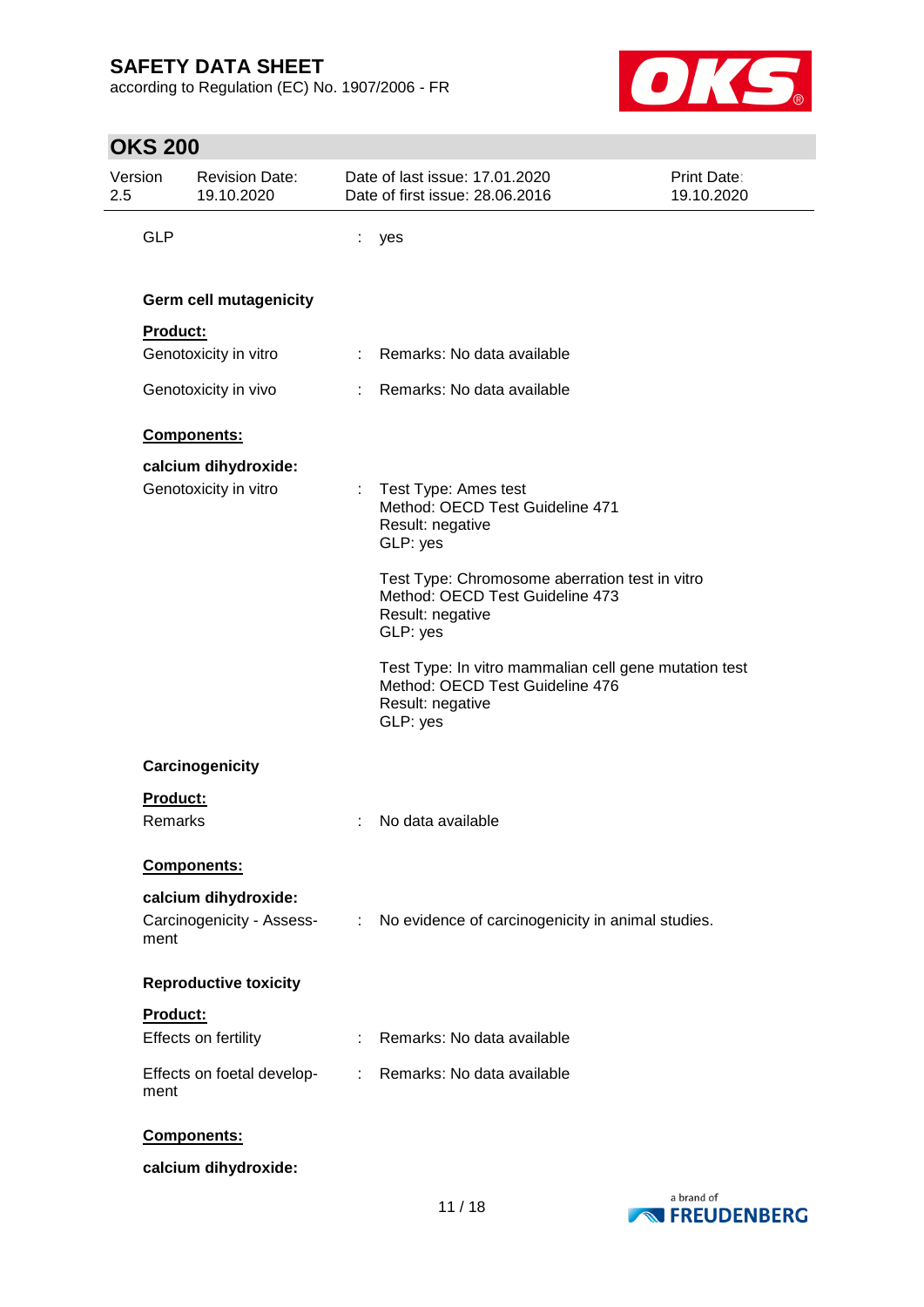according to Regulation (EC) No. 1907/2006 - FR



# **OKS 200**

| 2.5 | Version         | <b>Revision Date:</b><br>19.10.2020 |   | Date of last issue: 17.01.2020<br>Date of first issue: 28,06,2016                            | Print Date:<br>19.10.2020 |
|-----|-----------------|-------------------------------------|---|----------------------------------------------------------------------------------------------|---------------------------|
|     | sessment        |                                     |   | Reproductive toxicity - As- : No toxicity to reproduction<br>No effects on or via lactation  |                           |
|     |                 | <b>STOT - single exposure</b>       |   |                                                                                              |                           |
|     |                 | Components:                         |   |                                                                                              |                           |
|     | Assessment      | calcium dihydroxide:                | ÷ | May cause respiratory irritation.                                                            |                           |
|     |                 | <b>Repeated dose toxicity</b>       |   |                                                                                              |                           |
|     | <b>Product:</b> |                                     |   |                                                                                              |                           |
|     | Remarks         |                                     | ÷ | This information is not available.                                                           |                           |
|     |                 | <b>Aspiration toxicity</b>          |   |                                                                                              |                           |
|     | Product:        |                                     |   |                                                                                              |                           |
|     |                 | This information is not available.  |   |                                                                                              |                           |
|     |                 | <b>Further information</b>          |   |                                                                                              |                           |
|     | Product:        |                                     |   |                                                                                              |                           |
|     | Remarks         |                                     | ÷ | Ingestion causes irritation of upper respiratory system and<br>gastrointestinal disturbance. |                           |

## **SECTION 12: Ecological information**

## **12.1 Toxicity**

| <b>Product:</b>                                                                     |    |                                                                                                        |
|-------------------------------------------------------------------------------------|----|--------------------------------------------------------------------------------------------------------|
| Toxicity to fish                                                                    |    | : Remarks: No data available                                                                           |
| Toxicity to daphnia and other : Remarks: No data available<br>aquatic invertebrates |    |                                                                                                        |
| Toxicity to algae/aquatic<br>plants                                                 |    | : Remarks: No data available                                                                           |
| Toxicity to microorganisms                                                          |    | Remarks: No data available                                                                             |
| <b>Components:</b>                                                                  |    |                                                                                                        |
| calcium dihydroxide:                                                                |    |                                                                                                        |
| Toxicity to fish                                                                    | ÷. | LC50 (Oncorhynchus mykiss (rainbow trout)): 50,6 mg/l<br>Exposure time: 96 h<br>Test Type: static test |

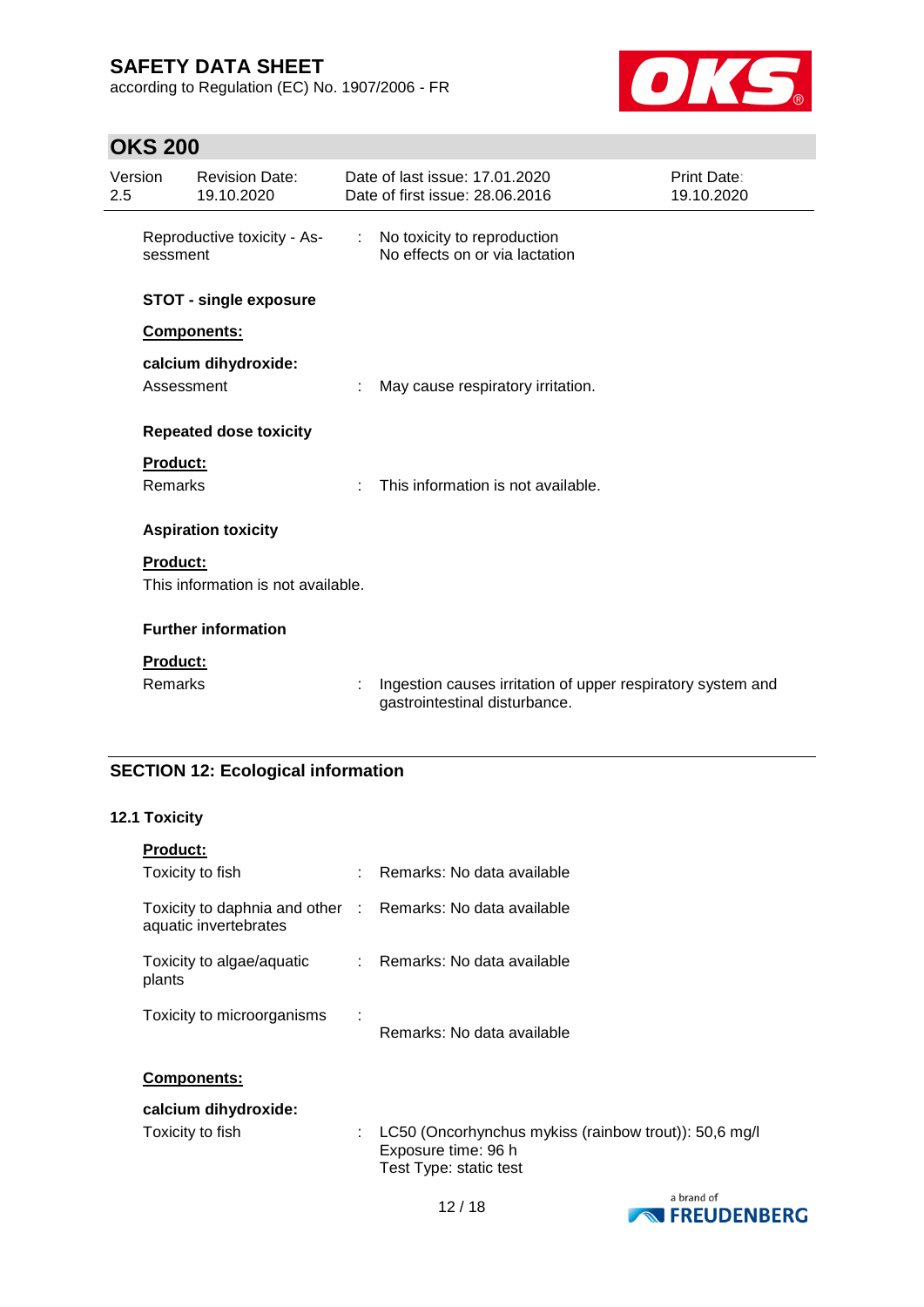according to Regulation (EC) No. 1907/2006 - FR



# **OKS 200**

| 2.5                                | Version          | <b>Revision Date:</b><br>19.10.2020                              |    | Date of last issue: 17.01.2020<br>Date of first issue: 28.06.2016                                                                                                                                                       | Print Date:<br>19.10.2020 |
|------------------------------------|------------------|------------------------------------------------------------------|----|-------------------------------------------------------------------------------------------------------------------------------------------------------------------------------------------------------------------------|---------------------------|
|                                    |                  |                                                                  |    | Method: OECD Test Guideline 203<br>GLP: yes                                                                                                                                                                             |                           |
|                                    |                  | Toxicity to daphnia and other :<br>aquatic invertebrates         |    | EC50 (Daphnia magna (Water flea)): 49,1 mg/l<br>Exposure time: 48 h<br>Test Type: static test<br>Method: OECD Test Guideline 202<br>GLP: yes                                                                            |                           |
|                                    | plants           | Toxicity to algae/aquatic                                        |    | EC50 (Pseudokirchneriella subcapitata (green algae)): 184,57<br>mg/l<br>Exposure time: 72 h<br>Test Type: static test<br>Method: OECD Test Guideline 201<br>GLP: yes                                                    |                           |
|                                    | ic toxicity)     | Toxicity to daphnia and other :<br>aquatic invertebrates (Chron- |    | NOEC: 32 mg/l<br>Exposure time: 14 d<br>Species: Crangon crangon (shrimp)<br>Test Type: semi-static test                                                                                                                |                           |
| 12.2 Persistence and degradability |                  |                                                                  |    |                                                                                                                                                                                                                         |                           |
|                                    | <b>Product:</b>  |                                                                  |    |                                                                                                                                                                                                                         |                           |
|                                    |                  | Biodegradability                                                 |    | Remarks: No data available                                                                                                                                                                                              |                           |
|                                    | ity              |                                                                  |    | Physico-chemical removabil- : Remarks: No data available                                                                                                                                                                |                           |
|                                    |                  | <b>Components:</b>                                               |    |                                                                                                                                                                                                                         |                           |
|                                    |                  | calcium dihydroxide:                                             |    |                                                                                                                                                                                                                         |                           |
|                                    |                  | Biodegradability                                                 | t. | Remarks: The methods for determining the biological degra-<br>dability are not applicable to inorganic substances.                                                                                                      |                           |
|                                    |                  | 12.3 Bioaccumulative potential                                   |    |                                                                                                                                                                                                                         |                           |
|                                    | Product:         |                                                                  |    |                                                                                                                                                                                                                         |                           |
|                                    |                  | Bioaccumulation                                                  |    | Remarks: This mixture contains no substance considered to<br>be persistent, bioaccumulating and toxic (PBT).<br>This mixture contains no substance considered to be very<br>persistent and very bioaccumulating (vPvB). |                           |
|                                    |                  | Components:                                                      |    |                                                                                                                                                                                                                         |                           |
|                                    | <b>Graphite:</b> |                                                                  |    |                                                                                                                                                                                                                         |                           |
|                                    | octanol/water    | Partition coefficient: n-                                        |    | Remarks: No data available                                                                                                                                                                                              |                           |

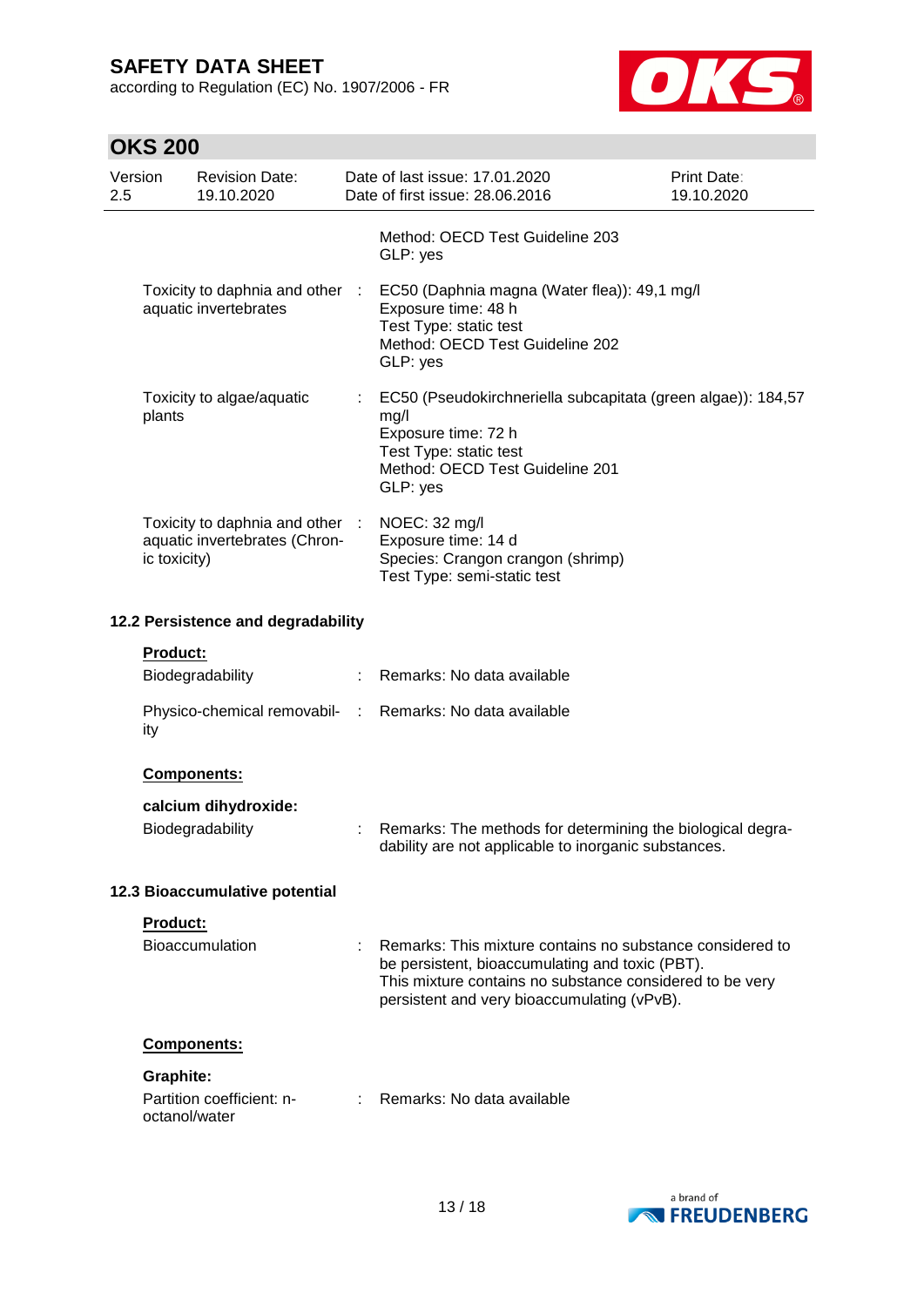according to Regulation (EC) No. 1907/2006 - FR



# **OKS 200**

| Version<br>2.5  | <b>Revision Date:</b><br>19.10.2020                | Date of last issue: 17.01.2020<br>Date of first issue: 28,06,2016 | Print Date:<br>19.10.2020 |
|-----------------|----------------------------------------------------|-------------------------------------------------------------------|---------------------------|
|                 | 12.4 Mobility in soil                              |                                                                   |                           |
| <b>Product:</b> |                                                    |                                                                   |                           |
| <b>Mobility</b> |                                                    | Remarks: No data available                                        |                           |
|                 | Distribution among environ-<br>mental compartments | Remarks: No data available                                        |                           |

### **12.5 Results of PBT and vPvB assessment**

| <b>Product:</b><br>Assessment | This substance/mixture contains no components considered<br>t.<br>to be either persistent, bioaccumulative and toxic (PBT), or<br>very persistent and very bioaccumulative (vPvB) at levels of<br>$0.1\%$ or higher |
|-------------------------------|---------------------------------------------------------------------------------------------------------------------------------------------------------------------------------------------------------------------|
| 12.6 Other adverse effects    |                                                                                                                                                                                                                     |

## **Product:**

| mation | Additional ecological infor- |  | : No information on ecology is available. |
|--------|------------------------------|--|-------------------------------------------|
|--------|------------------------------|--|-------------------------------------------|

## **SECTION 13: Disposal considerations**

| 13.1 Waste treatment methods |                                                                                                                                                                                                                         |
|------------------------------|-------------------------------------------------------------------------------------------------------------------------------------------------------------------------------------------------------------------------|
| Product                      | The product should not be allowed to enter drains, water<br>÷<br>courses or the soil.<br>Do not dispose of with domestic refuse.<br>Dispose of as hazardous waste in compliance with local and<br>national regulations. |
|                              | Waste codes should be assigned by the user based on the<br>application for which the product was used.                                                                                                                  |
| Contaminated packaging       | Packaging that is not properly emptied must be disposed of as<br>÷.<br>the unused product.<br>Dispose of waste product or used containers according to<br>local regulations.                                            |
|                              | The following Waste Codes are only suggestions:                                                                                                                                                                         |
| Waste Code                   | used product, unused product<br>12 01 12*, spent waxes and fats                                                                                                                                                         |
|                              | uncleaned packagings<br>15 01 10, packaging containing residues of or contaminated<br>by hazardous substances                                                                                                           |

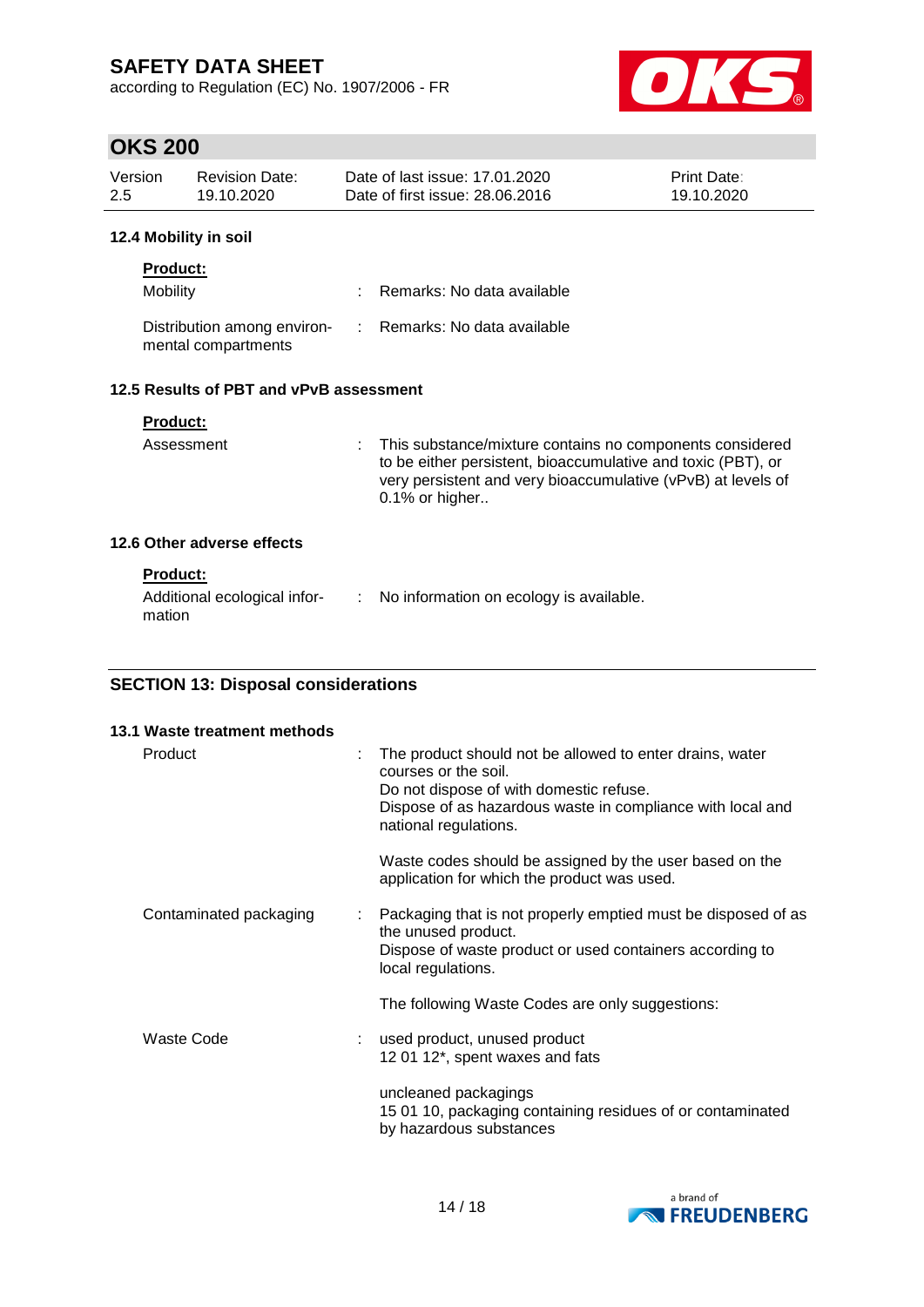according to Regulation (EC) No. 1907/2006 - FR



# **OKS 200**

| Version | <b>Revision Date:</b> | Date of last issue: 17.01.2020  | <b>Print Date:</b> |
|---------|-----------------------|---------------------------------|--------------------|
| 2.5     | 19.10.2020            | Date of first issue: 28,06,2016 | 19.10.2020         |

#### **SECTION 14: Transport information**

### **14.1 UN number**

| <b>ADN</b>                        |   | Not regulated as a dangerous good |
|-----------------------------------|---|-----------------------------------|
| <b>ADR</b>                        |   | Not regulated as a dangerous good |
| <b>RID</b>                        | t | Not regulated as a dangerous good |
| <b>IMDG</b>                       |   | Not regulated as a dangerous good |
| <b>IATA</b>                       |   | Not regulated as a dangerous good |
| 14.2 UN proper shipping name      |   |                                   |
| <b>ADN</b>                        |   | Not regulated as a dangerous good |
| <b>ADR</b>                        |   | Not regulated as a dangerous good |
| <b>RID</b>                        |   | Not regulated as a dangerous good |
| <b>IMDG</b>                       |   | Not regulated as a dangerous good |
| <b>IATA</b>                       |   | Not regulated as a dangerous good |
| 14.3 Transport hazard class(es)   |   |                                   |
| <b>ADN</b>                        |   | Not regulated as a dangerous good |
| <b>ADR</b>                        |   | Not regulated as a dangerous good |
| <b>RID</b>                        | t | Not regulated as a dangerous good |
| <b>IMDG</b>                       |   | Not regulated as a dangerous good |
| <b>IATA</b>                       |   | Not regulated as a dangerous good |
| 14.4 Packing group                |   |                                   |
| <b>ADN</b>                        |   | Not regulated as a dangerous good |
| <b>ADR</b>                        |   | Not regulated as a dangerous good |
| <b>RID</b>                        | ÷ | Not regulated as a dangerous good |
| <b>IMDG</b>                       |   | Not regulated as a dangerous good |
| <b>IATA (Cargo)</b>               |   | Not regulated as a dangerous good |
| <b>IATA (Passenger)</b>           |   | Not regulated as a dangerous good |
| <b>14.5 Environmental hazards</b> |   |                                   |
| <b>ADN</b>                        |   | Not regulated as a dangerous good |
| <b>ADR</b>                        |   | Not regulated as a dangerous good |
| <b>RID</b>                        |   | Not regulated as a dangerous good |
| <b>IMDG</b>                       |   | Not regulated as a dangerous good |
| <b>IATA (Passenger)</b>           |   | Not regulated as a dangerous good |
| <b>IATA (Cargo)</b>               |   | Not regulated as a dangerous good |

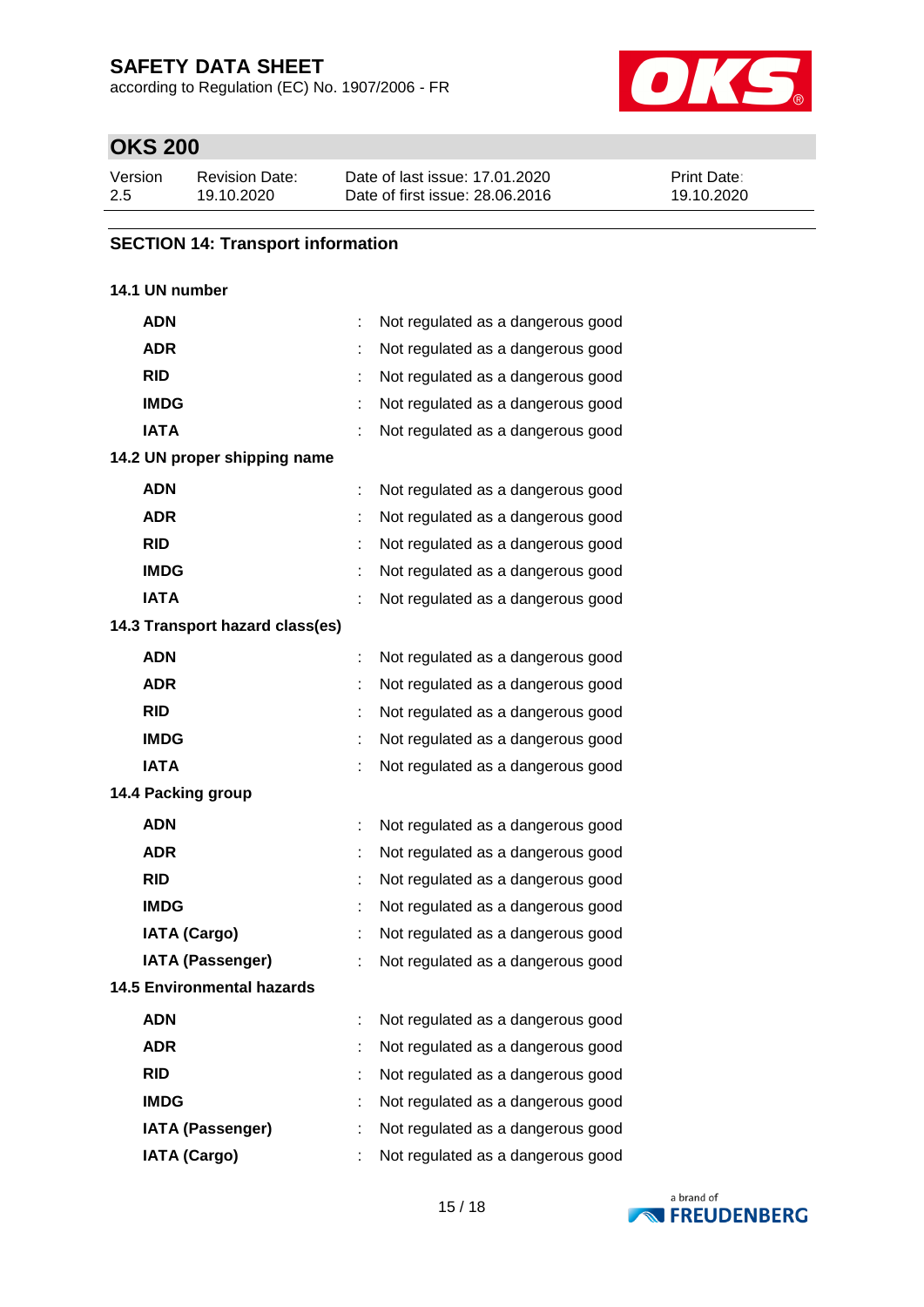according to Regulation (EC) No. 1907/2006 - FR



## **OKS 200**

| Version | Revision Date: | Date of last issue: 17.01.2020  | <b>Print Date:</b> |
|---------|----------------|---------------------------------|--------------------|
| -2.5    | 19.10.2020     | Date of first issue: 28,06,2016 | 19.10.2020         |

#### **14.6 Special precautions for user**

Not applicable

**14.7 Transport in bulk according to Annex II of Marpol and the IBC Code**

Remarks : Not applicable for product as supplied.

#### **SECTION 15: Regulatory information**

#### **15.1 Safety, health and environmental regulations/legislation specific for the substance or mixture**

| REACH - Candidate List of Substances of Very High<br>Concern for Authorisation (Article 59).                                                                                 |            |                | This product does not contain sub-<br>stances of very high concern (Regu-<br>lation (EC) No 1907/2006 (REACH),<br>Article 57). |
|------------------------------------------------------------------------------------------------------------------------------------------------------------------------------|------------|----------------|--------------------------------------------------------------------------------------------------------------------------------|
| REACH - List of substances subject to authorisation<br>(Annex XIV)                                                                                                           |            | t.             | Not applicable                                                                                                                 |
| Regulation (EC) No 1005/2009 on substances that de-<br>plete the ozone layer                                                                                                 |            |                | Not applicable<br>$\mathbb{Z}^{\mathbb{Z}}$                                                                                    |
| Regulation (EU) 2019/1021 on persistent organic pollu-<br>tants (recast)                                                                                                     |            | $\mathbb{R}^n$ | Not applicable                                                                                                                 |
| Regulation (EC) No 649/2012 of the European Parlia-<br>ment and the Council concerning the export and import<br>of dangerous chemicals                                       |            |                | Not applicable                                                                                                                 |
| REACH - Restrictions on the manufacture, placing on<br>the market and use of certain dangerous substances,<br>preparations and articles (Annex XVII)                         |            | ÷.             | Not applicable                                                                                                                 |
| Seveso III: Directive 2012/18/EU of the European Parliament and of the Council on the control of<br>major-accident hazards involving dangerous substances.<br>Not applicable |            |                |                                                                                                                                |
| Occupational Illnesses (R-<br>÷.<br>461-3, France)                                                                                                                           | 36, 25, 66 |                |                                                                                                                                |
| Volatile organic compounds<br>Directive 2010/75/EU of 24 November 2010 on industrial<br>÷<br>emissions (integrated pollution prevention and control)<br>Not applicable       |            |                |                                                                                                                                |

#### **15.2 Chemical safety assessment**

This information is not available.

### **SECTION 16: Other information**

|                  | <b>Full text of H-Statements</b> |
|------------------|----------------------------------|
| H <sub>315</sub> |                                  |

: Causes skin irritation.

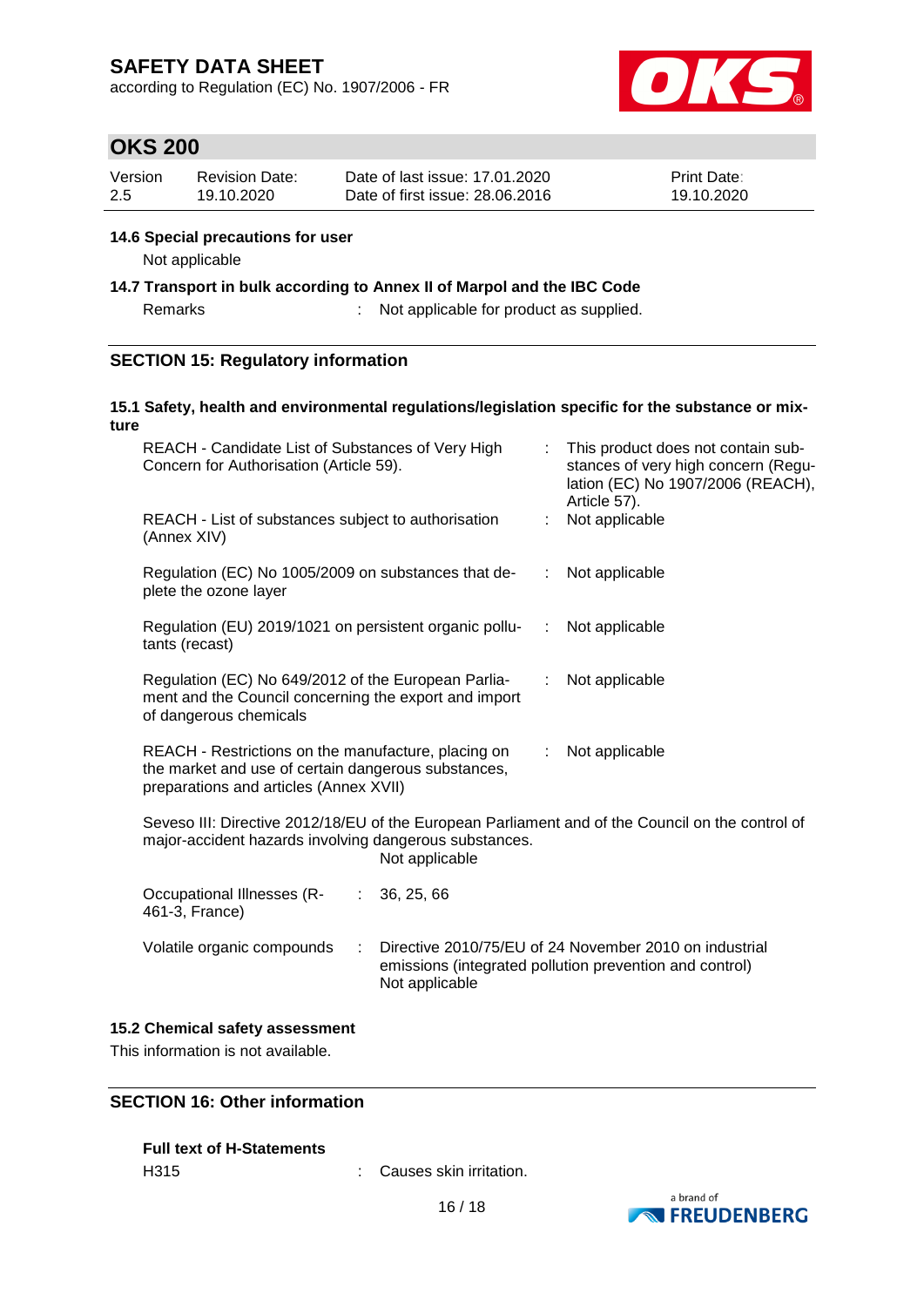according to Regulation (EC) No. 1907/2006 - FR



# **OKS 200**

| Version<br>2.5                          | <b>Revision Date:</b><br>19.10.2020                     |                                                                                                                                                                                                                                             | Date of last issue: 17.01.2020<br>Date of first issue: 28,06,2016                                                                     | Print Date:<br>19.10.2020 |  |
|-----------------------------------------|---------------------------------------------------------|---------------------------------------------------------------------------------------------------------------------------------------------------------------------------------------------------------------------------------------------|---------------------------------------------------------------------------------------------------------------------------------------|---------------------------|--|
| H <sub>318</sub><br>H <sub>335</sub>    |                                                         |                                                                                                                                                                                                                                             | Causes serious eye damage.<br>May cause respiratory irritation.                                                                       |                           |  |
| <b>Full text of other abbreviations</b> |                                                         |                                                                                                                                                                                                                                             |                                                                                                                                       |                           |  |
| 2017/164/EU                             |                                                         | Commission Directive (EU) 2017/164 establishing a fourth list<br>of indicative occupational exposure limit values pursuant to<br>Council Directive 98/24/EC, and amending Commission Direc-<br>tives 91/322/EEC, 2000/39/EC and 2009/161/EU |                                                                                                                                       |                           |  |
| FR VLE                                  | 2017/164/EU / STEL<br>2017/164/EU / TWA<br>FR VLE / VME |                                                                                                                                                                                                                                             | France. Occupational Exposure Limits (INRS)<br>Short term exposure limit<br>Limit Value - eight hours<br><b>Time Weighted Average</b> |                           |  |

ADN - European Agreement concerning the International Carriage of Dangerous Goods by Inland Waterways; ADR - European Agreement concerning the International Carriage of Dangerous Goods by Road; AICS - Australian Inventory of Chemical Substances; ASTM - American Society for the Testing of Materials; bw - Body weight; CLP - Classification Labelling Packaging Regulation; Regulation (EC) No 1272/2008; CMR - Carcinogen, Mutagen or Reproductive Toxicant; DIN - Standard of the German Institute for Standardisation; DSL - Domestic Substances List (Canada); ECHA - European Chemicals Agency; EC-Number - European Community number; ECx - Concentration associated with x% response; ELx - Loading rate associated with x% response; EmS - Emergency Schedule; ENCS - Existing and New Chemical Substances (Japan); ErCx - Concentration associated with x% growth rate response; GHS - Globally Harmonized System; GLP - Good Laboratory Practice; IARC - International Agency for Research on Cancer; IATA - International Air Transport Association; IBC - International Code for the Construction and Equipment of Ships carrying Dangerous Chemicals in Bulk; IC50 - Half maximal inhibitory concentration; ICAO - International Civil Aviation Organization; IECSC - Inventory of Existing Chemical Substances in China; IMDG - International Maritime Dangerous Goods; IMO - International Maritime Organization; ISHL - Industrial Safety and Health Law (Japan); ISO - International Organisation for Standardization; KECI - Korea Existing Chemicals Inventory; LC50 - Lethal Concentration to 50 % of a test population; LD50 - Lethal Dose to 50% of a test population (Median Lethal Dose); MARPOL - International Convention for the Prevention of Pollution from Ships; n.o.s. - Not Otherwise Specified; NO(A)EC - No Observed (Adverse) Effect Concentration; NO(A)EL - No Observed (Adverse) Effect Level; NOELR - No Observable Effect Loading Rate; NZIoC - New Zealand Inventory of Chemicals; OECD - Organization for Economic Co-operation and Development; OPPTS - Office of Chemical Safety and Pollution Prevention; PBT - Persistent, Bioaccumulative and Toxic substance; PICCS - Philippines Inventory of Chemicals and Chemical Substances; (Q)SAR - (Quantitative) Structure Activity Relationship; REACH - Regulation (EC) No 1907/2006 of the European Parliament and of the Council concerning the Registration, Evaluation, Authorisation and Restriction of Chemicals; RID - Regulations concerning the International Carriage of Dangerous Goods by Rail; SADT - Self-Accelerating Decomposition Temperature; SDS - Safety Data Sheet; SVHC - Substance of Very High Concern; TCSI - Taiwan Chemical Substance Inventory; TRGS - Technical Rule for Hazardous Substances; TSCA - Toxic Substances Control Act (United States); UN - United Nations; vPvB - Very Persistent and Very Bioaccumulative

### **Further information**

#### **Classification of the mixture: Classification procedure:**

Skin Irrit. 2 H315 Calculation method